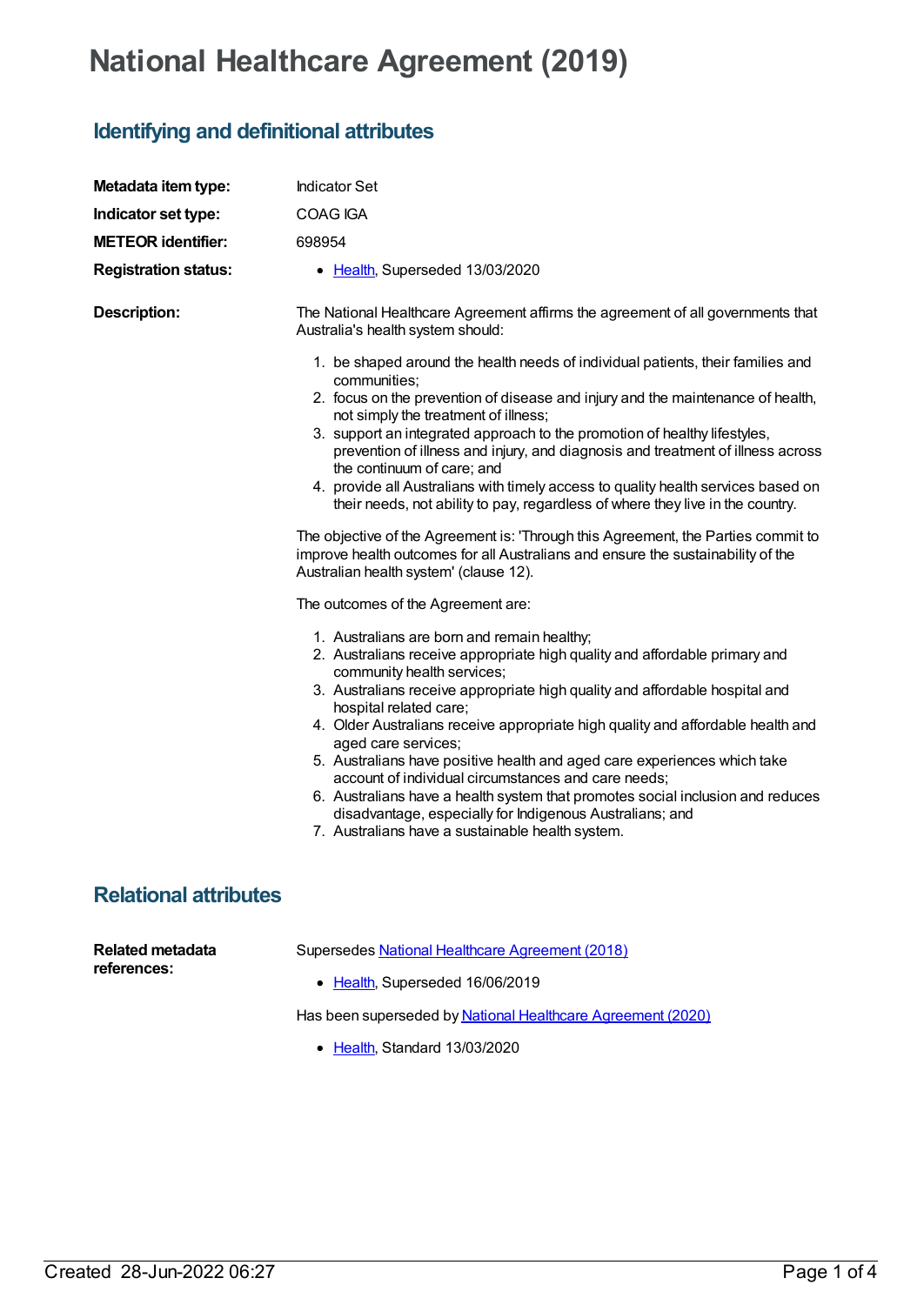| Outcome areas linked to<br>this Indicator set: | Aged CareHealth, Standard 07/07/2010                                                                                                                                                                                                                                                                  |
|------------------------------------------------|-------------------------------------------------------------------------------------------------------------------------------------------------------------------------------------------------------------------------------------------------------------------------------------------------------|
|                                                | Hospital and Related CareHealth, Standard 07/07/2010<br>National Health Performance Authority (retired), Retired 01/07/2016                                                                                                                                                                           |
|                                                | Patient ExperienceHealth, Standard 07/07/2010                                                                                                                                                                                                                                                         |
|                                                | PreventionHealth, Standard 07/07/2010                                                                                                                                                                                                                                                                 |
|                                                | Primary and Community HealthHealth, Standard 07/07/2010                                                                                                                                                                                                                                               |
|                                                | SustainabilityHealth, Standard 07/07/2010                                                                                                                                                                                                                                                             |
| Indicators linked to this<br>Indicator set:    | National Healthcare Agreement: PB a-Better health: close the life expectancy gap<br>for Indigenous Australians within a generation, 2019<br>Health, Superseded 13/03/2020                                                                                                                             |
|                                                | National Healthcare Agreement: PB b-Better health: halve the mortality gap for<br>Indigenous children under five by 2018, 2019<br>Health, Superseded 13/03/2020                                                                                                                                       |
|                                                | National Healthcare Agreement: PB c-Better health: reduce the age-adjusted<br>prevalence rate for Type 2 diabetes to 2000 levels (equivalent to a national<br>prevalence rate (for 25 years and over) of 7.1 per cent) by 2023, 2019<br>Health, Superseded 13/03/2020                                 |
|                                                | National Healthcare Agreement: PB d-Better health: by 2018, increase by five<br>percentage points the proportion of Australian adults and children at a healthy body<br>weight, over the 2009 baseline, 2019<br>Health, Superseded 13/03/2020                                                         |
|                                                | National Healthcare Agreement: PB e-Better health: by 2018, reduce the national<br>smoking rate to 10 per cent of the population and halve the Indigenous smoking<br>rate over the 2009 baseline, 2019<br>Health, Superseded 13/03/2020                                                               |
|                                                | National Healthcare Agreement: PB f-By 2014-15, improve the provision of<br>primary care and reduce the proportion of potentially preventable hospital<br>admissions by 7.6 per cent over the 2006-07 baseline to 8.5 per cent of total<br>hospital admissions, 2019<br>Health, Superseded 13/03/2020 |
|                                                | National Healthcare Agreement: PB g-Better health services: the rate of<br>Staphylococcus aureus (including MRSA) bacteraemia is no more than 2.0 per<br>10,000 occupied bed days for acute care public hospitals by 2011-12 in each<br>state and territory, 2019<br>Health, Superseded 13/03/2020    |
|                                                | National Healthcare Agreement: P101-Proportion of babies born of low birth<br>weight, 2019<br>Health, Superseded 13/03/2020                                                                                                                                                                           |
|                                                | National Healthcare Agreement: PI02-Incidence of selected cancers, 2019<br>Health, Superseded 13/03/2020                                                                                                                                                                                              |
|                                                | National Healthcare Agreement: PI03-Prevalence of overweight and obesity, 2019<br>Health, Superseded 13/03/2020                                                                                                                                                                                       |
|                                                | National Healthcare Agreement: PI04-Rates of current daily smokers, 2019<br>Health, Superseded 13/03/2020                                                                                                                                                                                             |
|                                                | National Healthcare Agreement: PI05-Levels of risky alcohol consumption, 2019<br>Health, Superseded 13/03/2020                                                                                                                                                                                        |
|                                                | National Healthcare Agreement: PI06-Life expectancy, 2019<br>Health, Superseded 13/03/2020                                                                                                                                                                                                            |
|                                                | National Healthcare Agreement: PI07-Infant and young child mortality rate, 2019<br>Health, Superseded 13/03/2020                                                                                                                                                                                      |
|                                                | National Healthcare Agreement: PI08-Major causes of death, 2019<br>Health, Superseded 13/03/2020                                                                                                                                                                                                      |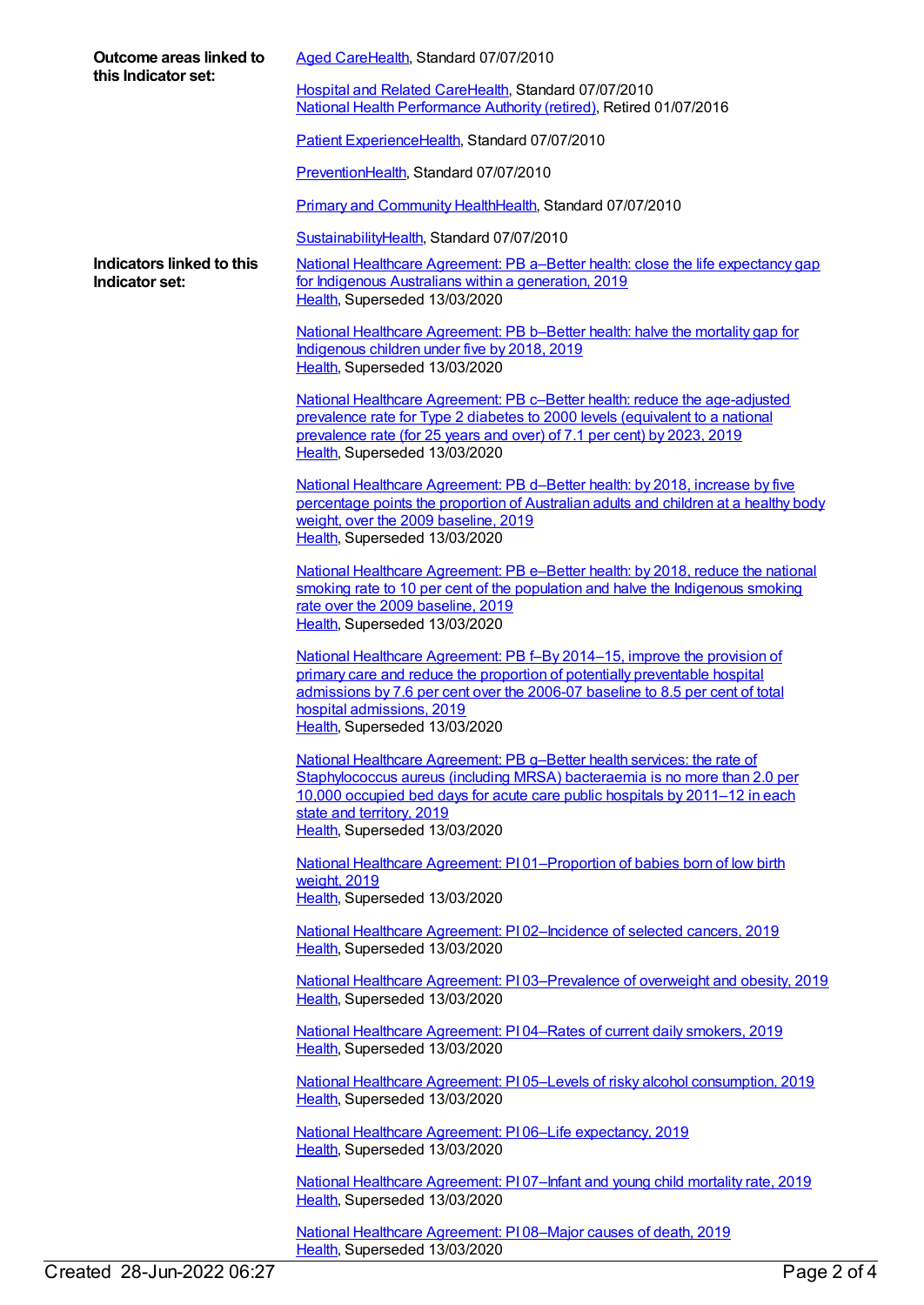National Healthcare Agreement: PI [09–Incidence](https://meteor.aihw.gov.au/content/698922) of heart attacks (acute coronary events), 2019 [Health](https://meteor.aihw.gov.au/RegistrationAuthority/12), Superseded 13/03/2020

National Healthcare Agreement: PI [10–Prevalence](https://meteor.aihw.gov.au/content/698920) of Type 2 diabetes, 2019 [Health](https://meteor.aihw.gov.au/RegistrationAuthority/12), Superseded 13/03/2020

National Healthcare Agreement: PI [11–Proportion](https://meteor.aihw.gov.au/content/698918) of adults with very high levels of psychological distress, 2019 [Health](https://meteor.aihw.gov.au/RegistrationAuthority/12), Superseded 13/03/2020

National Healthcare [Agreement:](https://meteor.aihw.gov.au/content/698916) PI 12–Waiting times for GPs, 2019 [Health](https://meteor.aihw.gov.au/RegistrationAuthority/12), Superseded 13/03/2020

National Healthcare [Agreement:](https://meteor.aihw.gov.au/content/698914) PI 13–Waiting times for public dentistry, 2019 [Health](https://meteor.aihw.gov.au/RegistrationAuthority/12), Superseded 13/03/2020

National Healthcare [Agreement:](https://meteor.aihw.gov.au/content/698912) PI 14–People deferring access to selected healthcare due to financial barriers, 2019 [Health](https://meteor.aihw.gov.au/RegistrationAuthority/12), Superseded 13/03/2020

National Healthcare Agreement: PI 15–Effective [management](https://meteor.aihw.gov.au/content/698910) of diabetes, 2019 [Health](https://meteor.aihw.gov.au/RegistrationAuthority/12), Superseded 13/03/2020

National Healthcare Agreement: PI [16–Potentially](https://meteor.aihw.gov.au/content/698908) avoidable deaths, 2019 [Health](https://meteor.aihw.gov.au/RegistrationAuthority/12), Superseded 13/03/2020

National Healthcare Agreement: PI [17–Treatment](https://meteor.aihw.gov.au/content/698906) rates for mental illness, 2019 [Health](https://meteor.aihw.gov.au/RegistrationAuthority/12), Superseded 13/03/2020

National Healthcare Agreement: PI 18–Selected potentially preventable [hospitalisations,](https://meteor.aihw.gov.au/content/698904) 2019 [Health](https://meteor.aihw.gov.au/RegistrationAuthority/12), Superseded 13/03/2020

National Healthcare Agreement: PI [19–Selected](https://meteor.aihw.gov.au/content/698902) potentially avoidable GP-type presentations to emergency departments, 2019 [Health](https://meteor.aihw.gov.au/RegistrationAuthority/12), Superseded 13/03/2020

National Healthcare Agreement: PI [20a–Waiting](https://meteor.aihw.gov.au/content/698999) times for elective surgery: waiting times in days, 2019 [Health](https://meteor.aihw.gov.au/RegistrationAuthority/12), Superseded 13/03/2020

National Healthcare Agreement: PI [20b–Waiting](https://meteor.aihw.gov.au/content/698900) times for elective surgery: proportion seen on time, 2019 [Health](https://meteor.aihw.gov.au/RegistrationAuthority/12), Superseded 13/03/2020

National Healthcare Agreement: PI [21a–Waiting](https://meteor.aihw.gov.au/content/698898) times for emergency hospital care: Proportion seen on time, 2019 [Health](https://meteor.aihw.gov.au/RegistrationAuthority/12), Superseded 13/03/2020

National Healthcare Agreement: PI [21b–Waiting](https://meteor.aihw.gov.au/content/698895) times for emergency hospital care: proportion of patients whose length of emergency department stay is less than or equal to four hours, 2019 [Health](https://meteor.aihw.gov.au/RegistrationAuthority/12), Superseded 13/03/2020

National Healthcare Agreement: PI [22–Healthcare](https://meteor.aihw.gov.au/content/698892) associated infections: Staphylococcus aureus bacteraemia, 2019 [Health](https://meteor.aihw.gov.au/RegistrationAuthority/12), Superseded 13/03/2020

National Healthcare Agreement: PI [23–Unplanned](https://meteor.aihw.gov.au/content/698890) hospital readmission rates, 2019 [Health](https://meteor.aihw.gov.au/RegistrationAuthority/12), Superseded 13/03/2020

National Healthcare Agreement: PI [24–Survival](https://meteor.aihw.gov.au/content/698888) of people diagnosed with notifiable cancers, 2019 [Health](https://meteor.aihw.gov.au/RegistrationAuthority/12), Superseded 13/03/2020

National Healthcare [Agreement:](https://meteor.aihw.gov.au/content/698886) PI 25–Rate of community follow up within first seven days of discharge from a psychiatric admission, 2019 [Health](https://meteor.aihw.gov.au/RegistrationAuthority/12), Superseded 13/03/2020